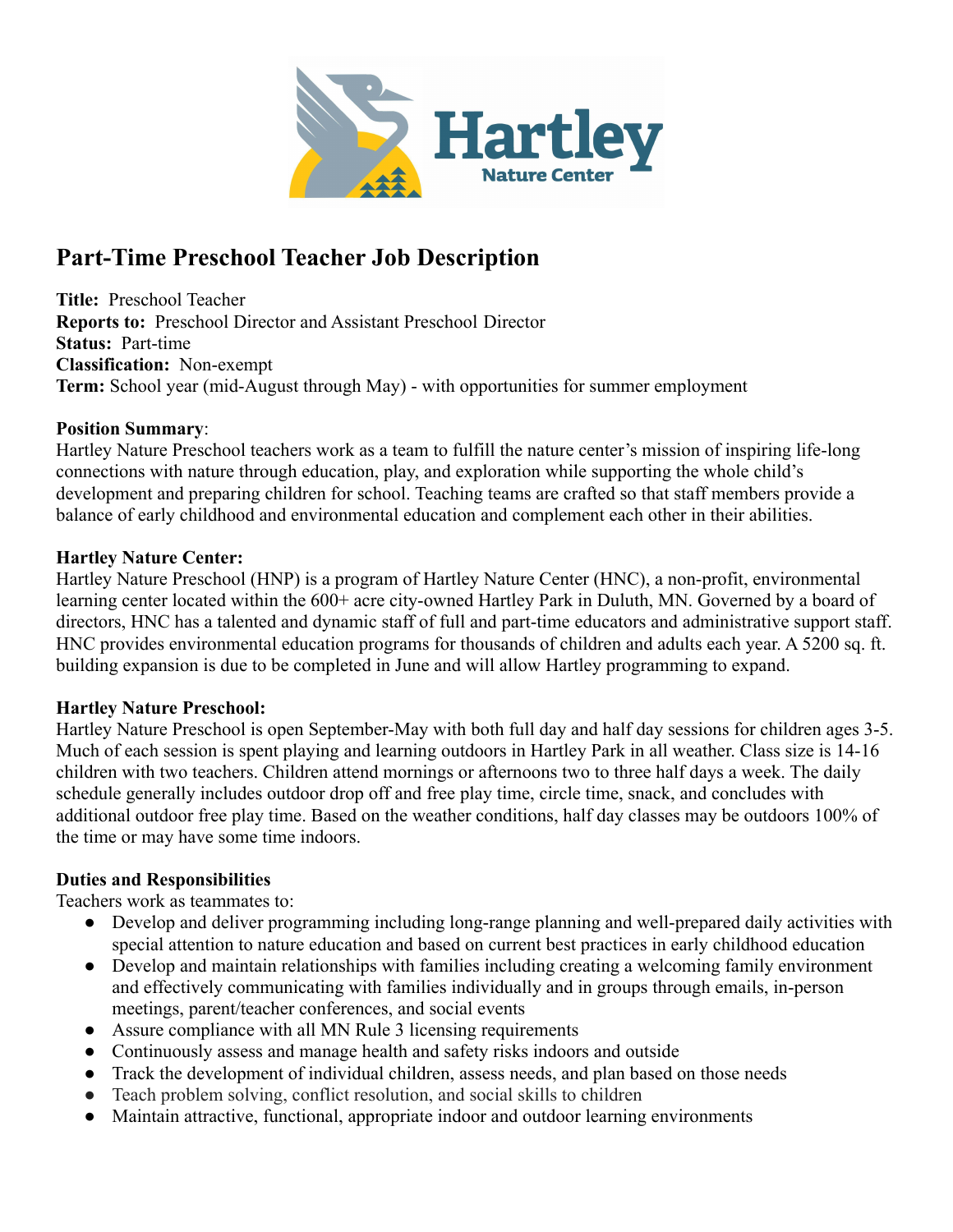Teachers individually:

- Welcome, supervise, and mentor other adults in the classroom including educational assistants, interns, practicum students, student teachers, Americorps members, visiting researchers and college students, and volunteers
- Play an active role in the operation of the preschool through weekly or bi-weekly planning and training meetings, events, and in-service training
- Develop, implement, and assist with preschool and nature center family and special events as needed, including on occasional evenings and weekends
- Commit to meeting all Parent Aware requirements for target rating level and to assisting with the Parent Aware rating process at the direction of the Preschool Director
- Take part in professional development opportunities as appropriate
- Other duties and tasks may be assigned as required. Supervisors can modify, change or add to the duties of this description at any time without notice

# **Preferred Skills:**

● Undergraduate degree and/or Master's Degree in related field

# **Essential Qualifications and Requirements:**

- Qualifies as a [lead teacher](https://www.revisor.mn.gov/rules/9503.0032/) or [assistant teacher](https://www.revisor.mn.gov/rules/9503.0033/) as per MN Rule 3
- Experience teaching preschool-aged children
- Experience or education in environmental education or commitment to learning about early childhood environmental education
- Proficient in using Google, including Gmail, Google Docs, and Google Drive
- Current certification in Pediatric First Aid and CPR, or willingness to pursue certification
- Must be up to date with COVID-19 vaccination, including booster doses. Proof of vaccination required.
- Must pass and maintain all required background checks

### **Essential Skills & Abilities:**

- Ensure the needs of all children are met indoors and outdoors in all seasons
- Ability to communicate and collaborate with families, teaching partners, and the larger Hartley team
- Ability to work independently and to manage time effectively
- Regular attendance, reliability, and punctuality
- Demonstrate a positive and flexible attitude towards co-workers, children, parents, and visitors
- Ability to use technology to communicate with families and staff and to document and communicate children's learning and development. HNP uses the Teaching Strategies Gold online assessment tool
- Solution-oriented mindset when faced with challenges
- Willingness to support a continuous effort to build and sustain a diverse and welcoming working and learning environment for all Hartley participants, staff, families, and visitors
- Participate in and/or provide support for seasonal special events, family, and public programs (which may occur on occasional evenings and weekends)

# **Work Environment and Physical Demands:**

- Active participation with children up to 8 hours per day indoors and outdoors, in all weather conditions, on difficult and varied terrain
- Must be able to occasionally lift up to 50 pounds

# **Hours and Benefits:**

- *Status***:** At-will, part-time, non-exempt
- *Term*: School year (mid-August through May) with opportunities for summer employment
- *Title and Compensation*: Job title based on qualifications and experience as per Rule 3 requirements for Lead and Assistant Teachers, \$15-17/hour.
- *Hours:* Approximately 27 hours/week during preschool year September 6, 2022-June 1, 2023. Up to 40 hours per week required during staff training August 15-September 2, 2022.